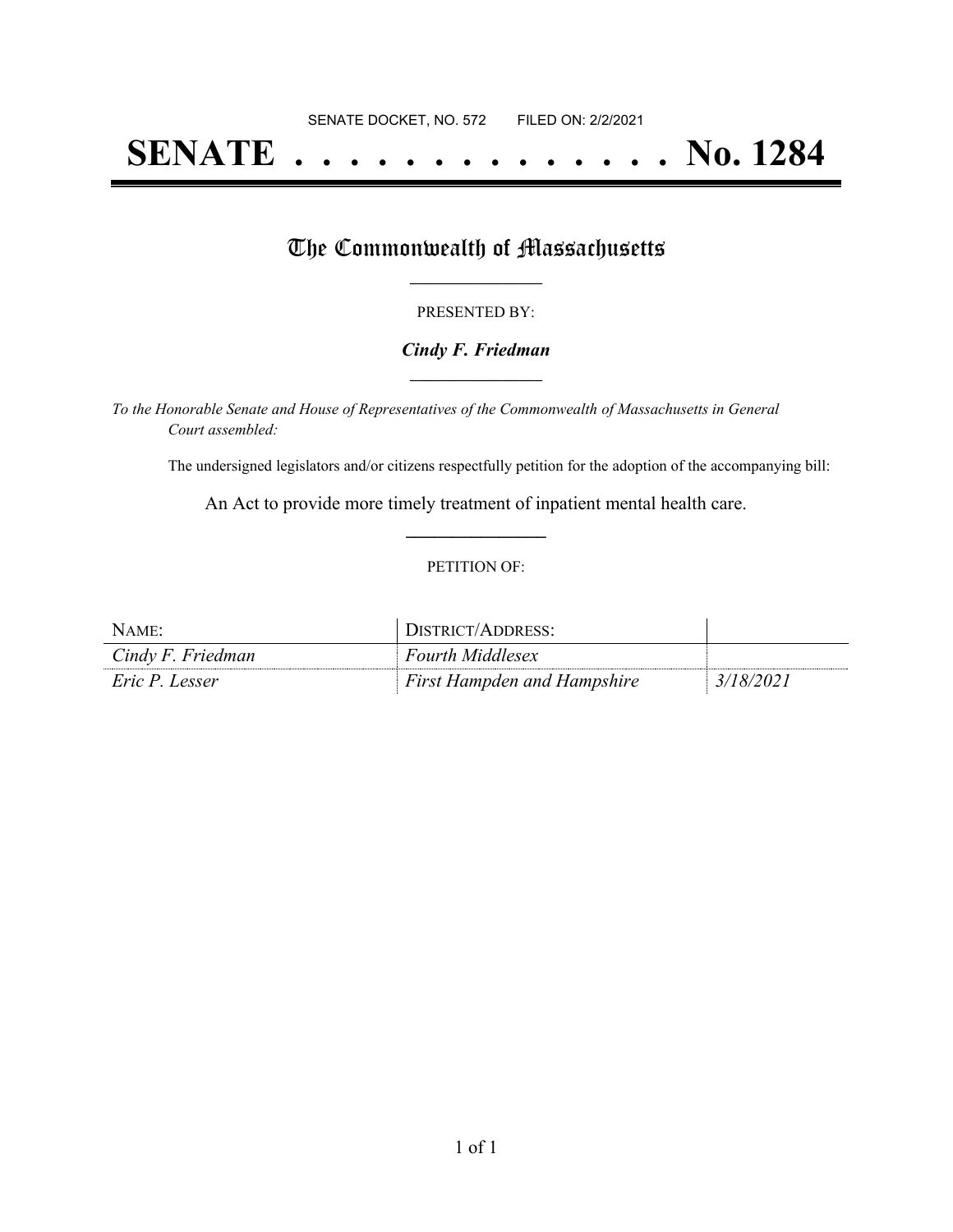#### SENATE DOCKET, NO. 572 FILED ON: 2/2/2021

## **SENATE . . . . . . . . . . . . . . No. 1284**

By Ms. Friedman, a petition (accompanied by bill, Senate, No. 1284) of Cindy F. Friedman and Eric P. Lesser for legislation to provide more timely treatment of inpatient mental health care. Mental Health, Substance Use and Recovery.

### [SIMILAR MATTER FILED IN PREVIOUS SESSION SEE SENATE, NO. *1146* OF 2019-2020.]

## The Commonwealth of Massachusetts

**In the One Hundred and Ninety-Second General Court (2021-2022) \_\_\_\_\_\_\_\_\_\_\_\_\_\_\_**

**\_\_\_\_\_\_\_\_\_\_\_\_\_\_\_**

An Act to provide more timely treatment of inpatient mental health care.

Be it enacted by the Senate and House of Representatives in General Court assembled, and by the authority *of the same, as follows:*

#### 1 SECTION 1. Section 2 of chapter 123 of the General Laws, as appearing in the 2018

2 Official Edition, is hereby amended by striking out, in line 12, the word "and".

| $\overline{3}$ | SECTION 2. Said section 2 of said chapter 123, as so appearing, is hereby further                 |
|----------------|---------------------------------------------------------------------------------------------------|
| 4              | amended by inserting after the word "facilities", in lines 13 and 14, the following words:-, and  |
| 5              | (4) shall be developed in a manner consistent with available physician resources and in           |
| 6              | accordance with national standards for providing evening and night coverage for hospitals.        |
| 7              | SECTION 3. Section 5 of said chapter 123, as so appearing, is hereby amended by                   |
| 8              | inserting after the word "counsel.", in line 12, the following words:- Such independent medical   |
| 9              | examination, if requested by the indigent person or his counsel, shall be requested not more than |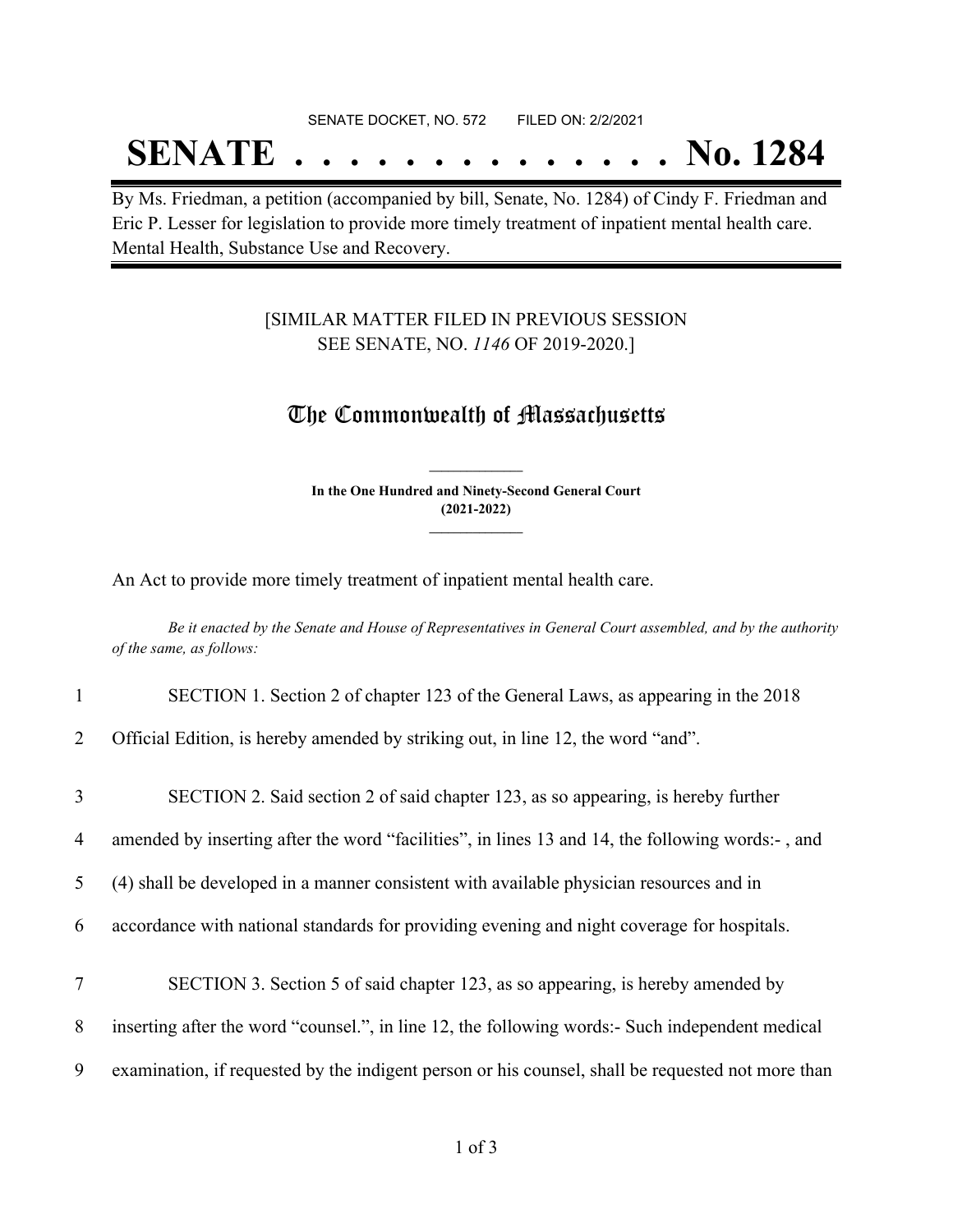| 10 | 24 hours after the appointment of counsel and shall be completed within 3 business days after |
|----|-----------------------------------------------------------------------------------------------|
| 11 | such request for the independent medical examination.                                         |

| 12 | SECTION 4. Said section 5 of said chapter 123, as so appearing, is hereby further                  |
|----|----------------------------------------------------------------------------------------------------|
| 13 | amended by striking out, in line 15, the words "unless counsel requests a delay".                  |
| 14 | SECTION 5. Section 7 of said chapter 123, as so appearing, is hereby amended by                    |
| 15 | striking out, in lines 24 and 25, the words "unless a delay is requested by the person or his      |
| 16 | counsel".                                                                                          |
| 17 | SECTION 6. Said section 7 of said chapter 123, as so appearing, is hereby further                  |
| 18 | amended by striking out, in lines 26 and 27, the words "unless a delay is requested by the person  |
| 19 | or his counsel".                                                                                   |
| 20 | SECTION 7. Section 8B of said chapter 123, as so appearing, is hereby amended by                   |
| 21 | striking out, in line 21, the word "fourteen" and inserting in place thereof the word:- "5".       |
| 22 | SECTION 8. Subsection (d) of section 5-308 of chapter 190B of the General Laws, as                 |
| 23 | appearing in the 2018 Official Edition, is hereby amended by inserting after the words "as         |
| 24 | expeditiously as possible", in line 55, the following words:-; provided however, for patients in   |
| 25 | inpatient mental health facilities, said hearing shall be conducted within 7 days of the filing of |
| 26 | the petition and the notice required under subsection (c) of this section shall be adjusted        |
| 27 | accordingly.                                                                                       |
| 28 | SECTION 9. Notwithstanding any general or special law, regulation or procedure to the              |
| 29 | contrary, the department of children and families, in conjunction with the office of the child     |
| 30 | advocate, shall develop a facilitated process and time frame for the administration of             |

of 3